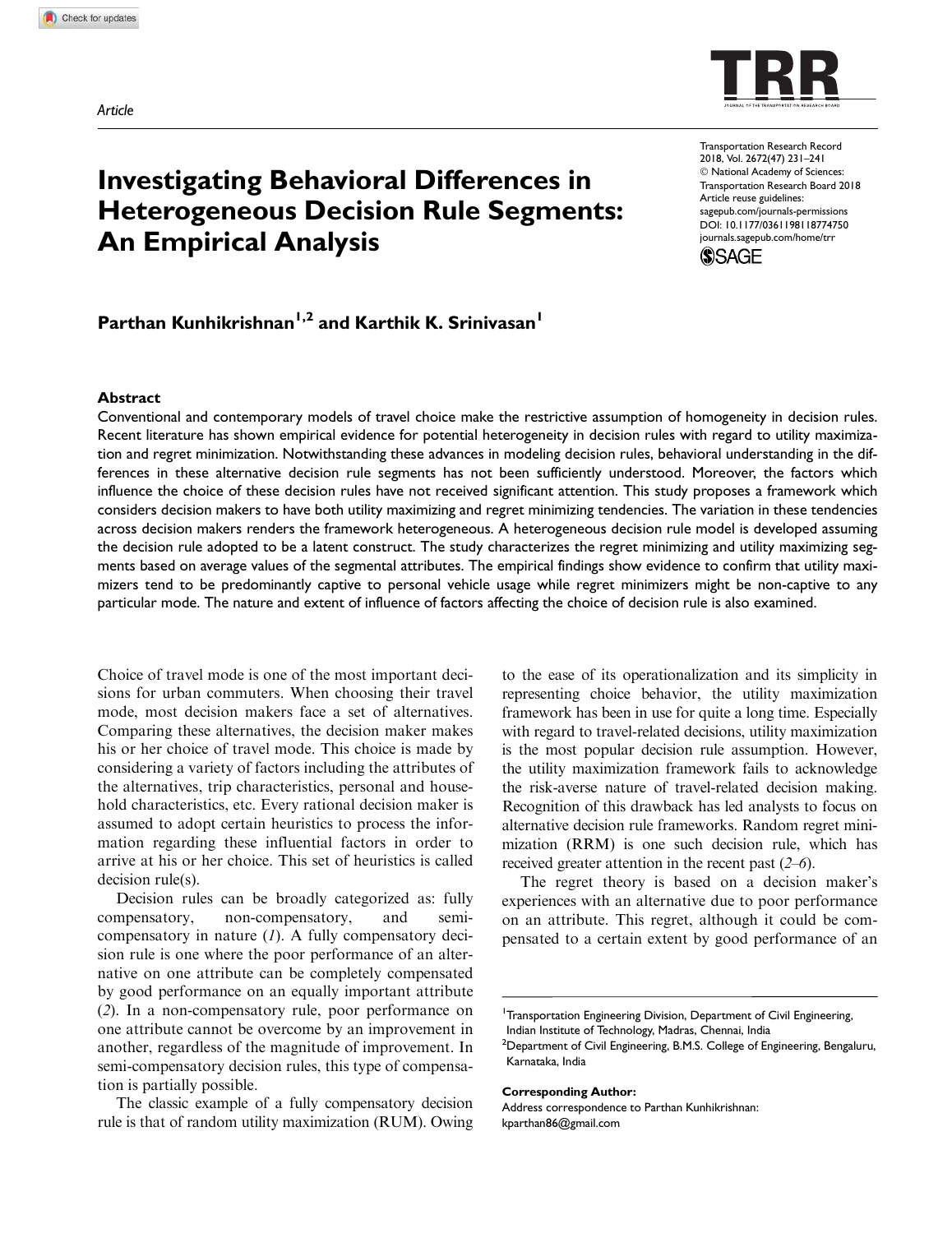equally important attribute, cannot be nullified completely. This forces the individual to settle for a trade-off between these attributes in making the choice. Decision makers who adopt semi-compensatory decision rules might potentially regret choosing a particular alternative if they eventually come to know that the performance of another alternative was better on an attribute to which they are very sensitive. Therefore, a regret minimizing decision maker attempts to minimize the potential for regret in his or her chosen alternative.

The propensity to minimize potential regret is founded on the natural human tendency of risk aversion. Risk aversion is the reluctance of a person to accept an alternative with an unreliable performance on one or more attributes as compared with another alternative which is more reliable but perhaps has a slightly poorer performance on those attributes. Decision makers tend to become risk averse when faced with situations of high uncertainty (*3*). Regret minimizing frameworks thus, in some sense, account for the risk-averse nature of a decision maker (*3*, *7*). On the contrary, fully compensatory decision rules are conventionally operationalized in a manner that does not account for the risk-averse nature of decision makers. In fact, they present decision makers as risk neutral; for example, the linearly additive linearin-parameters utility structure in a RUM framework does not account for the decision maker's risk aversion to certain factors. Further, decision makers may associate similar characteristics with respect to different alternatives (e.g., crowding in bus and train) making them correlated. However, a multinomial logit model in a RUM framework assumes independence among irrelevant alternatives (IIA). McFadden (1976) and Ben-Akiva (1977) independently developed a choice set generation model, called the ''Dogit'' model, which considers decision makers to be either captive to a particular alternative or completely free to choose from a set of alternatives (*8*, *9*). This relaxes the restriction of IIA. Some of the other models which relax the restriction of IIA include the generalized extreme value (GEV) family of models. The most popular among the GEV family is the nested logit model (*10*) which involves nesting of similar alternatives within a nest. The probability of an alternative within a nest is affected by alternatives in other nests and hence IIA does not hold well in these models.

Conventional models assume that all the decision makers adopt the same decision rule, which may not be true. For example, a risk-neutral decision maker is more likely to adopt utility maximization than a risk-averse decision maker. Similarly, a risk-averse decision maker might be more of a regret minimizer than a utility maximizer. The current study is motivated by this potential heterogeneity with regard to decision rules. It is important to relax the decision rule homogeneity assumption since it could constrain the sensitivities to various factors influencing choice. Such restrictive assumptions might lead to incorrect understanding of behaviors. Decision rule heterogeneity might help to capture differential sensitivity to these factors. Understanding of the factors which influence the adoption of these decision rules is also limited (*11*) and hence merits further investigation. Such an exercise might help analysts to identify segments which are potential regret minimizers or utility maximizers. In light of the above discussion, the following objectives have been identified for the study:

- To propose a framework which allows decision makers to be heterogeneous with respect to the decision rule adopted.
- $\bullet$  Benchmark the proposed decision rule framework against homogeneous decision rule frameworks like RUM and RRM.
- $\bullet$  Capture and analyze the differential sensitivities in the utility maximizing and regret minimizing tendencies of a decision maker.
- $\bullet$  Identify the factors influencing the latent decision rule adopted by the decision maker.

The scope of the study is limited to choice travel mode for commuting to work based on household interview survey data collected in Chennai city. The data was found to be representative of the worker population in Chennai. This study contributes to research on mode choice by comparing alternate behavioral frameworks representing distinct decision rules adopted by individuals. It establishes that decision makers tend to adopt different decision rules. Further, it attempts to segment decision makers based on the decision rules adopted and to compare their behavior with regard to travel mode choice. In addition, the study also captures the factors influencing the latent decision rule adopted by decision makers.

## Literature Review

Heterogeneity in choice behavior refers to differences in various segments in the population with respect to the elements of decision making: decision maker; alternatives; attributes related to the decision maker and alternatives; and decision rule. In travel behavior analysis, considerable research has been carried out in capturing heterogeneity with regard to: (a) consideration/availability of alternatives in the choice set (*12*, *13*); (b) perceptions of service levels offered by these alternatives and sensitivity to the various attributes of the alternatives which influence their choice (*14*, *15*); and (c) both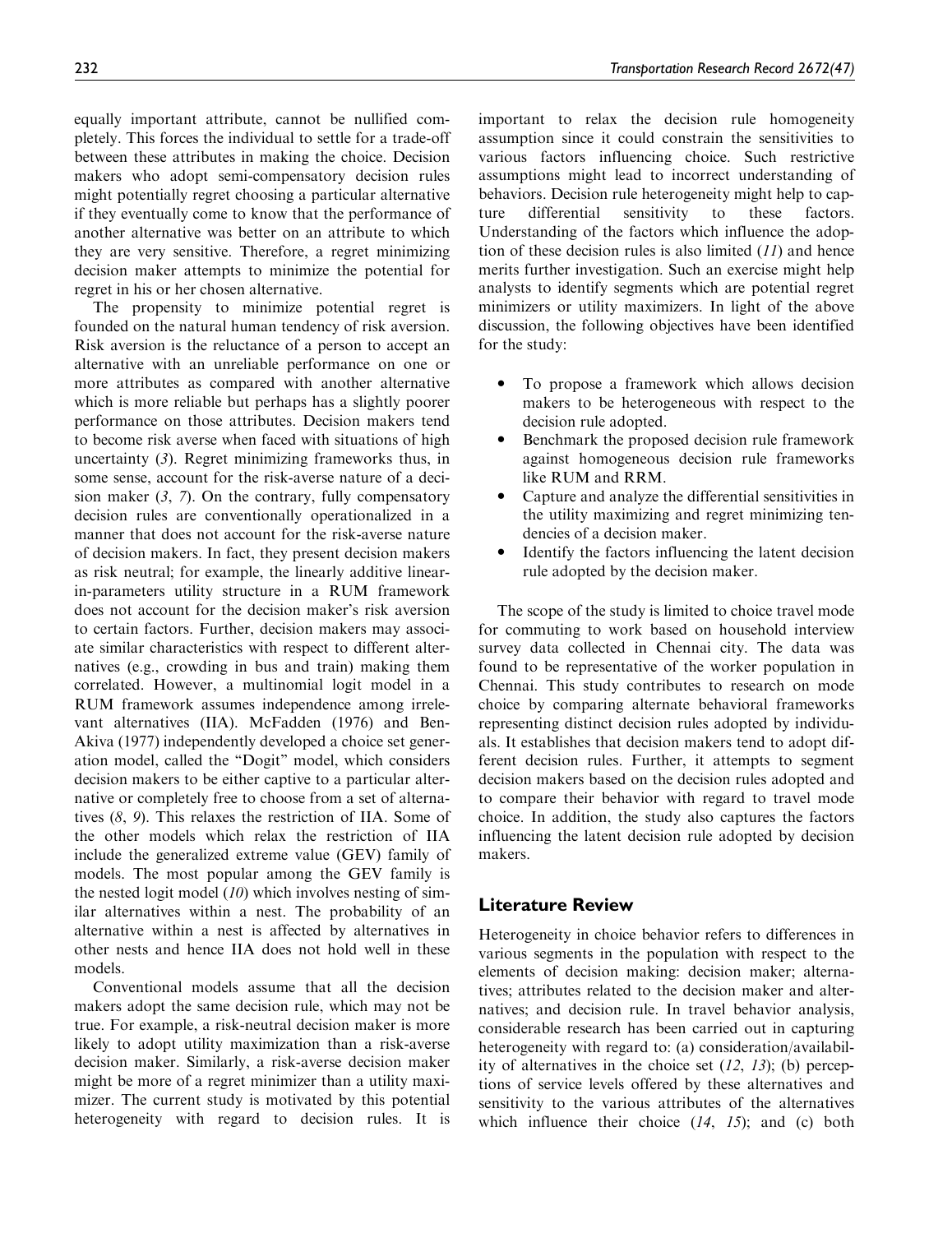systematic and unobserved components of attributes related to the decision maker (*16*). However, heterogeneity with regard to the decision rules adopted by decision makers, especially in the context of travel choice, is very sparsely investigated and hence merits investigation. The following discussion highlights the research contributions with regard to decision rules, especially utility maximization and regret minimization, as well as critically evaluating them.

One of the important properties of the utility maximization decision rule is its fully compensatory nature. It is founded on very strong theoretical backgrounds of consumer behavior and random utility theory. Its extensive usage in representing decision making concepts has made it very popular among behavioral analysts. However, one of its key limitations is its inability to represent the riskaverse behavior of decision makers. In this regard, one of the decision rules which has recently gained attention in the literature is regret minimization. It seems to be a promising alternative to utility maximization in terms of its logical intuitiveness, statistical testability, mathematical tractability, and implementability. In addition, regret minimization, through binary comparisons of alternatives, in a subtle sense attempts to capture the risk-averse nature of the decision makers.

Regret theory was originally proposed and independently developed by Loomes and Sugden (*7*) and Bell (*17*) as an alternative theory of rational choice under uncertainty. The theory is based on the fact that an individual has the ability to anticipate feelings of regret and of satisfaction and the model proposed takes these factors into consideration. Founded on regret theory, Chorus et al. (*3*) proposed the random regret minimization approach and emphasized the key differences between RUM and RRM. Chorus (*2*) also presented various theoretical properties of the RRM framework and compared them with the properties of RUM. Following this, a series of regret minimization models were developed to model various dimensions of travel, like mode choice, recreation site choice, revealed shopping choice, stated route choice, etc. (*3*, *6*, *18*, *19*). Some of these experiments also attempted to quantify and compare the willingness-to-pay measures in the RRM and RUM framework using empirical data (*18*, *19*). While some of the empirical results provide evidence for the superior performance of RRM models in relation to RUM models, there is also evidence to argue otherwise. Chorus et al. (*18*) proposed an attribute-dependent decision rule framework in which each influential attribute was categorized as regret based or utility based (*18*). Note that the hybrid framework still considers the decision rule to be homogeneous across decision makers.

Most of the literature on RRM attempts to understand the behavioral implications of theoretical properties of the RRM framework, explores the possibilities of application of RRM framework to various travel choice dimensions, or attempts to benchmark the empirical performance of RRM against the conventional RUM framework. However, very few attempts have been made to model heterogeneity in decision rules in the context of travel-related decisions, especially choice of travel mode. Srinivasan et al. (*11*) and Hess et al. (*20*) are the studies (to the best of the authors' knowledge) which have attempted to capture the potential heterogeneity in decision rules, namely RUM and RRM (or random disutility minimization [RDM]) frameworks. Although these studies establish the improvement in statistical consistency and predictive ability of the heterogeneous decision rule model, they fail to compare the behavioral differences in the two decision rule segments.

The factors influencing the choice of decision rule are not well understood and hence not much can be derived about them from the literature. While Hess et al. (*20*) used a constants-only binary logit model to explain the choice of decision rule, Srinivasan et al. (*11*) explain it using socio-economic factors. So, other than socioeconomic characteristics, not much is known from previous studies in particular with regard to risk tolerance levels or expectations of service attributes which influence the choice of decision rule.

## Methodology

#### Formulation and Estimation Details

Random Utility Maximization. The utility of alternative *j* as perceived by decision maker *i* is given by

$$
U_j = V_j + \varepsilon_j, j = 1, 2, 3, \dots K \tag{1}
$$

if the systematic component is  $V_j$  and the unobserved component is  $\varepsilon_j$ . The decision maker chooses the alternative with the greatest utility. The error terms are assumed to be identically and independently Gumbel distributed with mean 0. The resulting probability expression is a multinomial logit model (MNL) as in Equation 2.

$$
P_j^{\text{util}} = \frac{\exp(V_j)}{\sum\limits_{k=1}^K \exp(V_k)}, j = 1, 2, \dots K \qquad (2)
$$

Random Regret Minimization. The RRM has a non-linear regret expression with a binary comparison of attributes as in Equation 3. The error term in RRM is also assumed to be Gumbel distributed and hence the MNL probability expression is used. The deterministic component of the potential regret that an individual experiences in choosing alternative *j* with respect to an attribute *m* is given by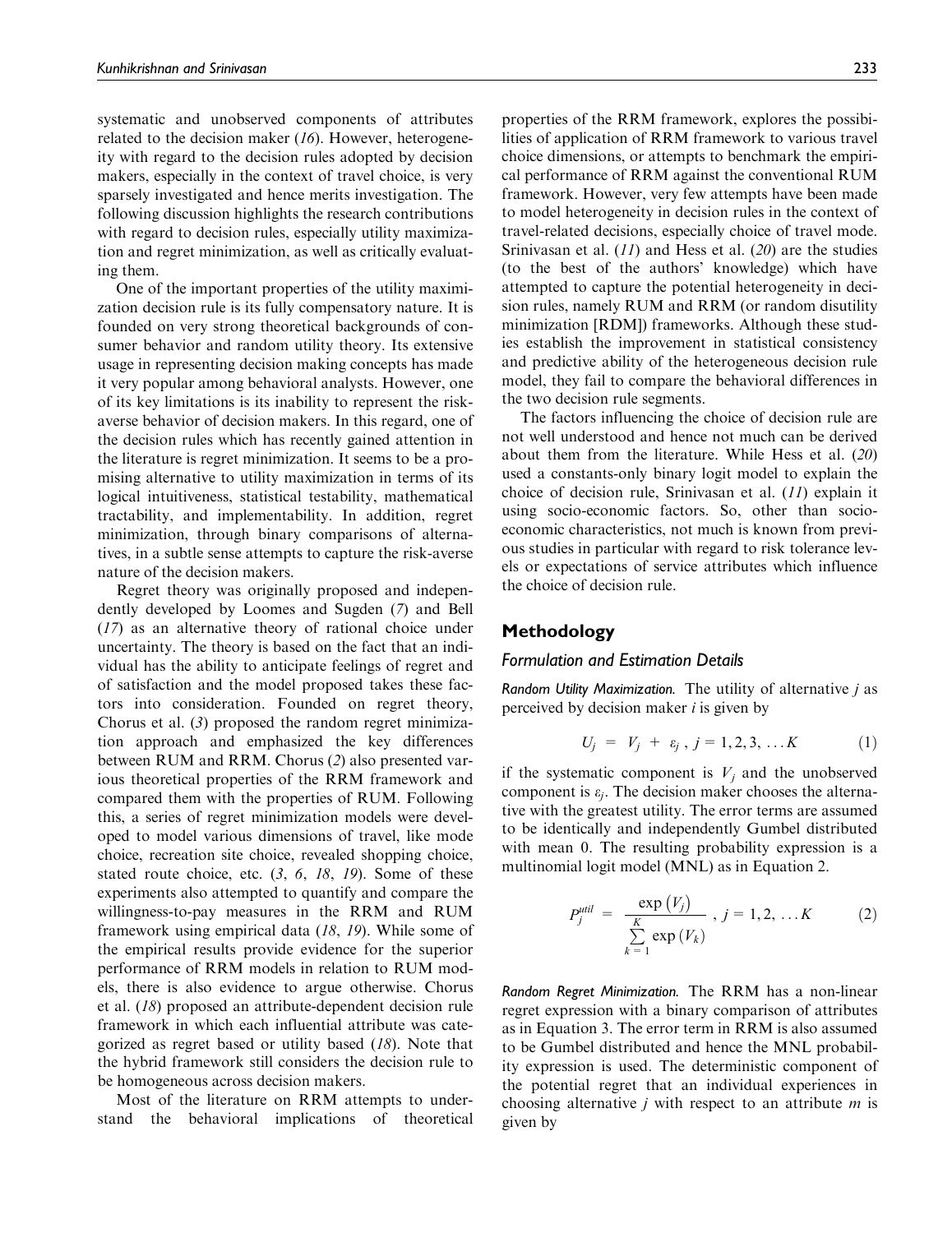$$
R_{jm} = \sum_{k=1}^{K} \ln \left[ 1 + \exp \left( \beta_{km} X_{km} - \beta_{jm} X_{jm} \right) \right]
$$
 (3)

and so the regret experienced on *j* with respect to all attributes is given by

$$
R_{j} = \sum_{\substack{k=1 \ k \neq j}}^{K} \sum_{m=1}^{M} \ln \left[ 1 + \exp \left( \beta_{km} X_{km} - \beta_{jm} X_{jm} \right) \right]
$$
\n(4)

where:

 $R_j$  is the deterministic component of regret experienced on choosing *j*th alternative,

*M* is the set of attributes influencing the alternatives, and

*K* is the total number of alternatives.

Regret minimization is operationalized using a systematic ''regret'' component involving binary comparison of attributes. Hence, regret minimization involves performing binary operations on attributes. However, the subjective factors were measured on a Likert scale of 1 to 5. Since the objective function for regret minimization involves binary operations, ordinal values cannot be used in these models. Hence, these ordinal ratings need to be converted into a continuous measure on which binary operations are possible. This was done using ordered probit models. The model represents the ordinal indicator of subjective factor as a continuous latent measure making it consistent with a hybrid choice modeling approach. However, for simplicity of estimation and with the focus on the decision rule process, the ordinal factor was estimated independently, making it a sequential likelihood estimation process. These continuous latent measures of perception rating could be used in the regret minimization framework in Equation 4. In an ordered choice model,

$$
y_j^* = \theta_j S_j + \omega_j , \qquad (5)
$$

the latent "preference" variable  $y_j^*$  is not observed. The observed component of  $y_j^*$  is  $S_j$ . The ordered probit model is based on normally distributed error term  $\omega_i$ assumptions.

$$
S_j = 0 \text{ if } y_j^* \leq \phi_0, \n= 1 \text{ if } \phi_0 \leq y_j^* \leq \phi_1, \n= 2 \text{ if } \phi_1 \leq y_j^* \leq \phi_2, \n= 3 \text{ if } \phi_2 \leq y_j^* \leq \phi_3, \n\cdots \n= L \text{ if } y_j^* \geq \phi_{L-1}
$$
\n(6)

The probability that  $S_i$  takes a value *l* is given by

$$
P(S_j = l) = P(y_j^* \text{ is in the } l^{th} \text{ range}) \tag{7}
$$

The final probability structure of an RRM–MNL is as follows:

$$
P_j^{reg} = \frac{\exp(-R_j)}{\sum_{k=1}^{K} \exp(-R_k)}, j = 1, 2, ... K
$$
 (8)

Heterogeneous Decision Rule (HDR). As already discussed, it is intuitive to consider that decision makers are heterogeneous with regard to the decision rules they adopt. The current study assumes decision makers choose between regret minimization and utility maximization. However, the decision rule adopted by any decision maker is unknown and hence considered to be latent in the proposed framework. The probability that an individual adopts one of these decision rules is assumed to have a binary logit model structure. Further, the conditional probability that the alternative *j* is chosen, given the decision maker follows a particular decision rule, is assumed to have an MNL structure. Consequently, the overall probability that an individual *i* chooses an alternative *j* is given by

$$
P_j = p(util) P_j^{util} + p(reg) P_j^{reg}
$$
 (9)

where:  $p (util)$  is the marginal probability that individual  $i$ is a utility maximizer,

 $P_j^{\text{util}}$  is the conditional probability that alternative *j* is chosen given that individual *i* is a utility maximizer,

 $p (reg)$  is the marginal probability that individual *i* is a regret minimizer,

 $P_j^{reg}$  is the conditional probability that alternative *j* is chosen given that individual *i* is a regret minimizer.

Since the framework assumes the decision rule to be latent, decision makers are probabilistically assigned between utility maximization and regret minimization. These probabilities are  $p (util)$  and  $p (reg)$  respectively. This latent decision rule is dependent on a continuous random variable,  $rv_j$ , representing the propensity to adopt a decision rule. If the value of this random variable exceeds a threshold, the decision maker is assumed to adopt regret minimization, and utility maximization otherwise. A set of factors is assumed to influence the continuous propensity to choose the decision rule.

$$
W_j^{util} = \sum_m \alpha_m Z_m \tag{10}
$$

$$
p(util) = \frac{\exp\left(W_j^{util}\right)}{1 + \exp\left(W_j^{util}\right)}
$$
(11)

$$
p(\text{reg}) = 1 - p(\text{util}) \tag{12}
$$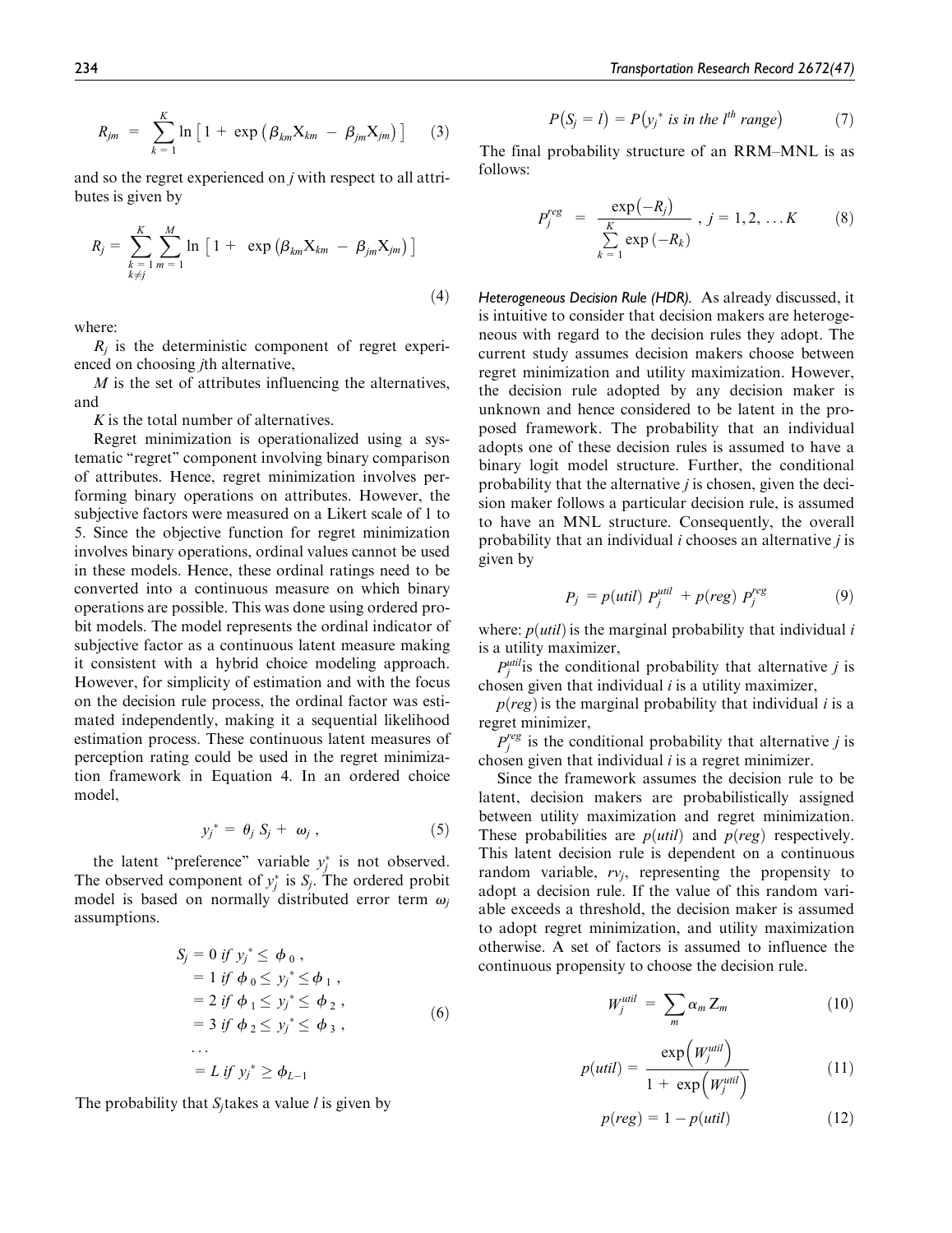| Average household income: Rs 15,527 |  |
|-------------------------------------|--|
| Gender: Male: 84% Female: 16%       |  |
| Respondents with:                   |  |

Table 1. Descriptive Statistics of Sample Data

| Gender: Male: 84% Female: 16%                          |                      | Average age: 36.9           |            |  |  |
|--------------------------------------------------------|----------------------|-----------------------------|------------|--|--|
| Respondents with:                                      |                      |                             |            |  |  |
| Only two-wheeler                                       | Only car             | Both two-wheeler and car    | No vehicle |  |  |
| 61%                                                    | 2%                   | 15%                         | 22%        |  |  |
| Bicycle ownership: 56%                                 |                      | Driving knowledge: 78%      |            |  |  |
| Work duration (hours/work day)                         |                      |                             |            |  |  |
| $\leq$ = 8                                             | $8 - 10$             |                             | $>= 10$    |  |  |
| 35%                                                    | 43%                  |                             | 22%        |  |  |
| Work days/week                                         |                      |                             |            |  |  |
| 3                                                      | 4                    | 5                           | 6          |  |  |
| 1%                                                     | 1%                   | 31%                         | 67%        |  |  |
| Respondents with:                                      |                      |                             |            |  |  |
| Flexible time schedule: 49%                            |                      | Employed spouse: 27%        |            |  |  |
| Travel mode chosen at least twice in the last 3 months |                      |                             |            |  |  |
| Two-wheeler                                            | Car                  | <b>Bus</b>                  | Train      |  |  |
| 69%                                                    | 21%                  | 64%                         | 51%        |  |  |
| Autorickshaw                                           | Shared autorickshaw  | Company bus                 |            |  |  |
| 52%                                                    | 8%                   | 28%                         |            |  |  |
| Travel mode share                                      |                      |                             |            |  |  |
| Two-wheeler<br>42.0%                                   | Car 6.0%             | 20.5%<br>Bus                |            |  |  |
| Train 16.6%                                            | Autorickshaw<br>2.2% | Shared autorickshaw<br>1.4% |            |  |  |
| Company bus 5.6%                                       | NMT 5.7%             |                             |            |  |  |

where:

 $W_j^{\text{util}} =$  Utility associated with the choice of RUM as the decision rule

 $Z_m$  = Set of individual and contextual factors which influence the choice of decision rule

 $\alpha_m$  = Corresponding coefficients of  $Z_m$ 

Maximum likelihood estimation technique is used to obtain the coefficients in the three models. The likelihood expression of all three models is as follows ( $\delta_k = 1$ , if alternative *j* is chosen and  $= 0$ , if not):

$$
L(\beta) = \prod_{i}^{nobs} \prod_{k}^{K} (P_k^{\delta_k})
$$
 (13)

## Data Description

This section describes the empirical data on work travel mode choice obtained from a sample of 872 workers in Chennai city, India (*11*). Data was collected using faceto-face interviews conducted at randomly sampled households. Table 1 highlights the descriptive statistics of the sample data collected.

The data was found to be reasonably representative of the worker population in Chennai city. In this regard, average household size for the sample and the population were 4.37 and 4.51 respectively. The average age of a worker was 36.9 years for the sample and around 38 for the city. The average household income of the sample (Rs 15,527) was also consistent with the population (Rs 14,500) (*21*).

The alternative modes of travel to work include: motorized two-wheeler, private car, bus, train, intermediate public transport (IPT) (here: autorickshaw, shared autorickshaw, and company bus), and nonmotorized transport (NMT) (walk and bicycle). The shares for the modes are shown in Table 1. Two-wheeler has by far the largest share, probably due to its maneuverability and flexibility in trip scheduling. The relatively smaller share of  $6\%$  in private car could be due to low car ownership rates and greater travel cost of this mode. A larger proportion of workers chose to travel by bus (20%) than by train (17%). Longer commuting distances and increased physical strain could explain the low share of NMT (5.7%).

Lack of door-to-door services and limited fleet size might have inhibited the usage of shared autorickshaw (1.4%). The choice to travel by company bus  $(5.6\%)$  is affected by (lack of) service availability depending on the employer organization, and its operation in limited corridors. Usage of autorickshaw (2.2%) may be hindered by operators' lack of compliance with a regulatory fare structure.

Respondents were asked to rate subjective factors of the alternative travel modes—like comfort, safety, reliability, stress, cost, flexibility in departure time, and multiple destinations—on a Likert scale of 1 to 5, where 1 indicates poor and 5 indicates excellent performance. From these ratings, it was found that decision makers perceive the travel cost of personal vehicles and IPT to be high. These ratings also indicate that users give high priority to reliability and comfort in public transit. These ratings may also reflect the risk-averse behavior of decision makers.

The models which are developed account for unavailability of alternatives in the choice set. Certain heuristics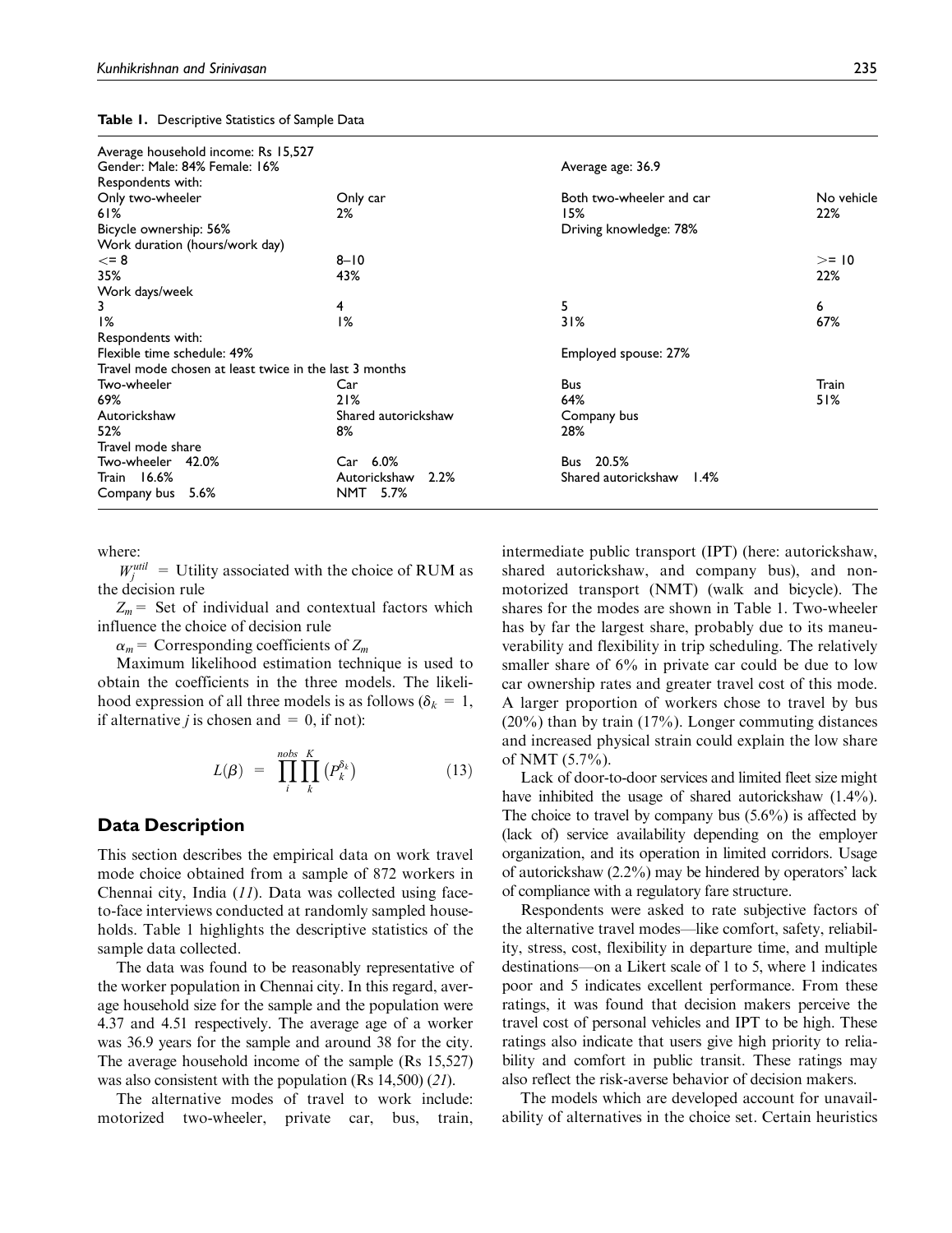were considered to define unavailability of alternatives in the choice set. The utilities of the following alternatives are set to negative infinity so that the probability of choosing the alternative is 0 if

- $\bullet$  Two-wheeler/car: the household does not own a two-wheeler or car.
- $\bullet$  Bus/train: distance from home to nearest bus stop or railway station is more than 2 km.
- NMT: distance of commute is more than 2.5 km.
- $\bullet$  Company bus/shared autorickshaw: the person has not chosen it for the last 3 months at least twice.

## Results and Discussion

## Statistical Evidence for Decision Rule Heterogeneity

Three different models were developed: pure RUM, pure RRM, and HDR consisting of a utility maximizing segment and a regret minimizing segment. The models were developed using a data set of 872 valid observations. The pure RUM model had a likelihood of  $-870.89$ , the pure RRM model had a likelihood of  $-871.13$ , and the HDR model had a likelihood of  $-738.05$ . Since the two homogeneous decision rule models are special cases of HDR, chi-squared likelihood ratio test could be used to compare the goodness-of-fit measures of both pure RUM (21 coefficients) and pure RRM (21 coefficients) models separately with the HDR model (54 coefficients). The results of likelihood ratio tests show that both pure RUM (test statistic of 265.68 against a critical value of 47.40) and pure RRM (test statistic of 266.16 against a critical value of 47.40) perform worse than the HDR model. Hence the test, at 95% confidence level, confirms that the assumption of decision rule homogeneity needs to be relaxed.

## Model Validation

The pure RUM, pure RRM, and HDR models are validated using a holdout data set of 30%. The model validation results in Table 2 show that the predicted and actual likelihood ratio index ( $\rho^2$ values) are reasonably close to each other (within 10% to 15%). This could be considered as a valid representation of heterogeneity in decision rules. In particular, the relative difference in likelihood ratio indices was the lowest in the case of HDR, which indicates its better predictive ability. The above results confirm that there could be segments in the population which are heterogeneous in the decision rules adopted.

## Analyzing Behavioral Differences between Utility Maximizing and Regret Minimizing Segments

Table 2 presents the coefficients for the variables discussed above for all three model structures. The following inferences are made with regard to these models.

Level-of-Service Factors—Travel Time and Travel Cost. The two level-of-service factors that were included in the model specification are travel time and travel cost. The sensitivity to travel time in both the utility maximizing and regret minimizing segments in the HDR model was consistent with that in the pure RUM and pure RRM models. The sensitivity to travel cost in all the modes was found to be significant in the pure RUM model. This sensitivity was highest for travel cost of train, followed by bus, shared autorickshaw, autorickshaw, car, and two-wheeler. The same hierarchy was observed in the pure RRM model except that the decision makers were found to be insensitive to autorickshaw travel cost. On the contrary, the utility maximizing segment in HDR was found to be most sensitive to travel cost in shared autorickshaw, followed by train and bus. The segment was insensitive to travel cost in two-wheeler, car, and autorickshaw. However, the regret minimizing segment of HDR was most sensitive to travel cost in train, followed by bus, shared autorickshaw, car, and two-wheeler. The segment was insensitive to travel cost in autorickshaw. Hence, unlike the utility maximizing segment of HDR, the regret minimizing segment of HDR was consistent in its hierarchy of travel cost sensitivities with the pure RRM model. These findings with respect to travel cost sensitivities exhibit a clear hierarchy from public transport to personal vehicle. This ordering is consistent with increasing privacy, comfort levels, and accessibility provided by the alternative modes. The intermediate range of sensitivity to IPT travel cost is a reflection of (a) the role of IPT modes in urban transport in Chennai city and (b) the service levels IPT offers compared with personal and public transport modes. The high sensitivity to travel cost in train may be due to lower accessibility of trains, and longer waiting times—both while purchasing tickets for travel as well for the service arrival—and difficulty in reaching railway stations.

The HDR model is able to show the differences in travel cost sensitivities in the segments classified based on a decision rule; for example, the regret minimizing segment was sensitive to travel cost in two-wheeler and car while the utility maximizing segment was insensitive to it. However, both the segments were sensitive to travel cost in shared autorickshaw, bus, and train. This is contrary to the findings in the pure RUM and pure RRM model, where sensitivities to travel cost in all the modes were significant.

Subjective Factors. The subjective factors that were included in the model are continuous estimates of perceptional ratings for comfort, safety, reliability, and accessibility of different modes. In order to allow comparison across sensitivities to these different subjective factors, the continuous ratings were normalized by their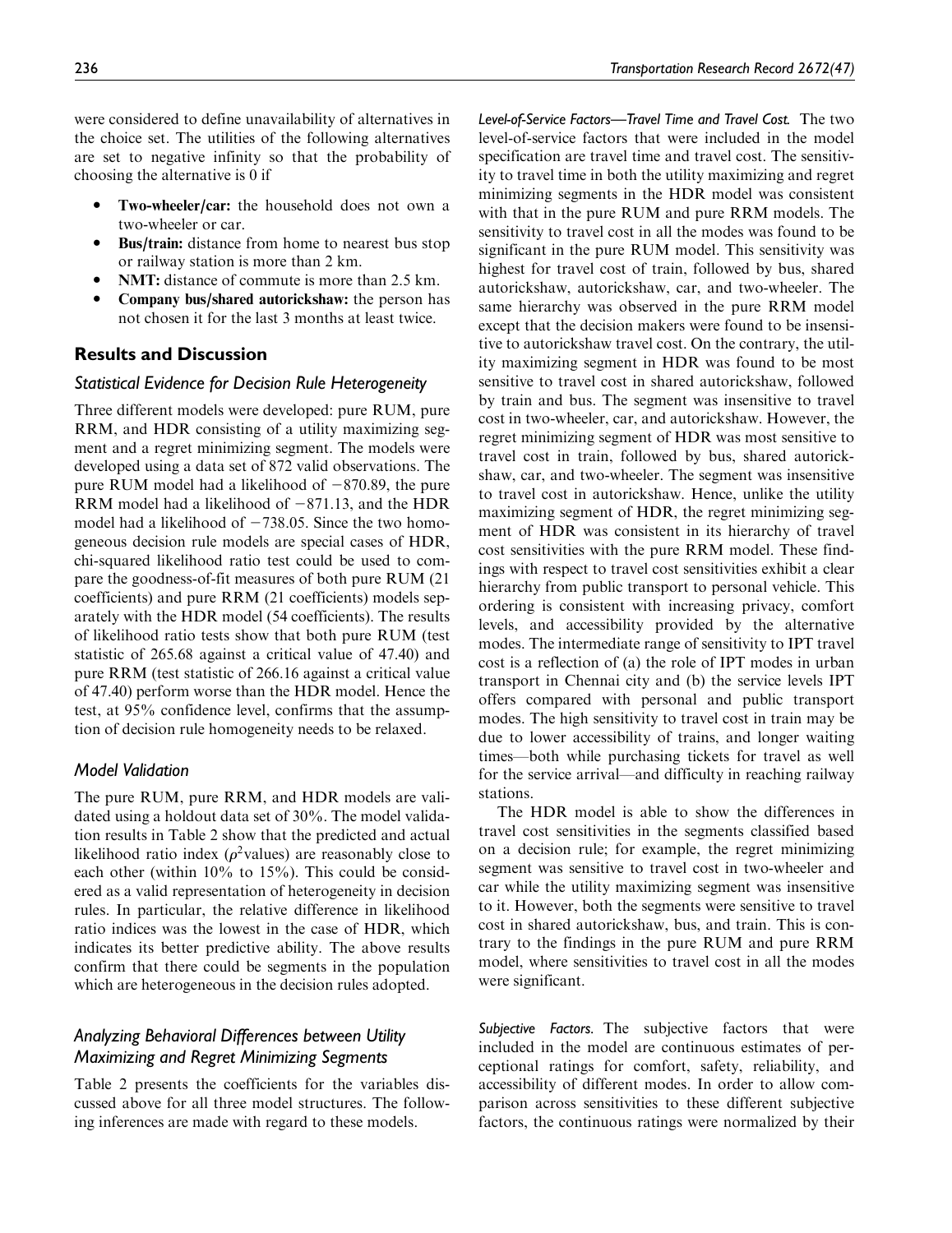|  |  | Table 2. Comparison of Alternative Decision Rule Models |  |  |  |
|--|--|---------------------------------------------------------|--|--|--|
|--|--|---------------------------------------------------------|--|--|--|

| Variable description                                                   | Pure RUM                              |         | Pure RRM        |         | <b>HDR-RUM</b>  |         | HDR-RRM  |         |  |
|------------------------------------------------------------------------|---------------------------------------|---------|-----------------|---------|-----------------|---------|----------|---------|--|
| Alternate specific constant                                            | Coeff.                                | t-stat. | Coeff.          | t-stat. | Coeff.          | t-stat. | Coeff.   | t-stat. |  |
| Car                                                                    | 1.24                                  | 2.10    | 0.51            | 2.07    | 6.34            | 0.79    | 0.75     | 2.78    |  |
| Bus                                                                    | $-1.95$                               | $-0.71$ | $-0.99$         | $-1.47$ | 10.85           | 2.48    | 5.19     | 0.34    |  |
| Train                                                                  | $-1.30$                               | $-0.42$ | $-0.17$         | $-0.18$ | 9.09            | 1.82    | $-1.88$  | $-0.95$ |  |
| Autorickshaw                                                           | $-3.69$                               | $-0.59$ | $-1.87$         | $-1.76$ | 8.92            | 0.91    | $-6.32$  | $-1.13$ |  |
| Shared autorickshaw                                                    | $-3.14$                               | $-0.54$ | 0.19            | 0.13    | 20.29           | 2.11    | $-5.17$  | $-1.98$ |  |
| Company bus                                                            | $-8.59$                               | $-1.76$ | $-1.36$         | $-1.35$ | 9.52            | 1.37    | $-11.16$ | $-2.18$ |  |
| <b>NMT</b>                                                             | 5.75                                  | 3.19    | 4.36            | 2.33    | 1.4             | 3.00    | 7.21     | 2.06    |  |
| Level of service factors                                               |                                       |         |                 |         |                 |         |          |         |  |
| Travel time (generic)                                                  | $-0.02$                               | $-2.48$ | $-0.01$         | $-2.80$ | $-0.03$         | $-2.76$ | $-0.01$  | $-1.54$ |  |
| Travel cost (two-wheeler)                                              | $-0.18$                               | $-2.24$ | $-0.06$         | $-2.32$ | 0.15            | 0.68    | $-0.14$  | $-3.28$ |  |
| Travel cost (car)                                                      | $-0.28$                               | $-2.96$ | $-0.09$         | $-3.72$ | $-1.33$         | $-0.83$ | $-0.14$  | $-4.01$ |  |
| Travel cost (bus)                                                      | $-1.28$                               | $-5.96$ | $-0.32$         | $-6.04$ | $-0.87$         | $-2.92$ | $-0.84$  | $-1.43$ |  |
| Travel cost (train)                                                    | $-2.07$                               | $-4.46$ | $-0.47$         | $-4.87$ | $-1.02$         | $-2.19$ | $-1.71$  | $-3.57$ |  |
| Travel cost (autorickshaw)                                             | $-0.32$                               | $-1.30$ | 0.16            | 0.46    | $-0.01$         | $-0.01$ | 0.13     | 0.86    |  |
| Travel cost (share autorickshaw)                                       | $-0.95$                               | $-1.83$ | $-0.24$         | $-2.60$ | $-2.22$         | $-1.69$ | $-0.20$  | $-1.67$ |  |
| Subjective factors                                                     |                                       |         |                 |         |                 |         |          |         |  |
| Comfort of personal vehicle                                            | 0.58                                  | 4.39    | 0.25            | 3.38    | 0.86            | 3.27    | 0.52     | 3.75    |  |
| Safety of bus (bus)                                                    | 0.50                                  | 4.48    | 0.49            | 4.47    | 0.16            | 1.15    | $-0.14$  | 0.00    |  |
| Reliability of train or IPT                                            | 0.40                                  | 2.68    | 0.09            | 2.45    | 0.01            | 0.06    | 0.36     | 2.76    |  |
| Accessibility of train (train)                                         | 0.78                                  | 2.40    | 0.24            | 1.86    | 1.07            | 2.63    | $-0.03$  | $-0.17$ |  |
| Trip-related factors                                                   |                                       |         |                 |         |                 |         |          |         |  |
| Distance to workplace (train)                                          | 0.08                                  | 3.65    | 0.02            | 3.42    | 0.09            | 3.06    | 0.00     | $-0.11$ |  |
| Distance to workplace (company bus)                                    | 0.21                                  | 8.23    | 0.09            | 3.81    | 0.20            | 6.30    | $-0.15$  | $-0.07$ |  |
| Work-related travel<br>(all modes except personal vehicle)             | $-0.66$                               | $-3.55$ | $-0.19$         | $-3.50$ | $-0.33$         | $-1.00$ | $-0.19$  | $-1.54$ |  |
| Binary logit decision rule model                                       |                                       |         |                 |         |                 |         |          |         |  |
| Constant                                                               |                                       |         |                 |         | $-1.01$         | $-1.41$ |          |         |  |
| Education level - school                                               |                                       |         |                 |         | $-1.23$         | $-1.69$ |          |         |  |
| Young age $(<$ 40)                                                     |                                       |         |                 |         | 1.50            | 2.75    |          |         |  |
| Joint trip                                                             |                                       |         |                 |         | $-1.99$         | $-2.09$ |          |         |  |
| High congestion rating                                                 |                                       |         |                 |         | $-1.93$         | $-3.61$ |          |         |  |
| Road condition rating is bad                                           |                                       |         |                 |         | $-1.49$         | $-2.59$ |          |         |  |
| Bus frequency                                                          |                                       |         |                 |         | 1.97            | 4.19    |          |         |  |
| Log-likelihood summary                                                 | Pure RUM Pure RRM<br>Latent HDR model |         |                 |         |                 |         |          |         |  |
| Log-likelihood (0)                                                     | $-1528.84$                            |         | $-1528.84$      |         | $-1528.84$      |         |          |         |  |
| Log-likelihood (convergence)                                           | $-870.89$                             |         | $-871.13$       |         | $-738.05$       |         |          |         |  |
| Likelihood ratio index ( $\rho^2$ )                                    | 0.43                                  |         | 0.43            |         | 0.52            |         |          |         |  |
| No. of observations<br>Model validation                                | 872                                   |         | 872             |         | 872             |         |          |         |  |
| Hold-out validation data set (30%)                                     | $-290.89(0.38)$                       |         | $-291.59(0.38)$ |         | $-230.55(0.51)$ |         |          |         |  |
| Calibration model coefficients<br>applied on validation data set       | $-313.32(0.33)$                       |         | $-315.01(0.33)$ |         | $-252.61(0.46)$ |         |          |         |  |
| Relative difference (%) in<br>Likelihood ratio index $(\rho^2)$ values | 12.5%                                 |         | 13.1%           |         | 9.2%            |         |          |         |  |

respective standard deviations. The subjective factors which were found to be significant in the models are: the effect of comfort in personal vehicles, safety in bus, reliability of train and IPT, and accessibility of train. All the coefficients were positive, indicating that increase in perceptive rating for these subjective factors leads to increase in utility and decrease in regret for the corresponding alternatives. A similar trend was also observed in the HDR model. The pure RUM model showed a higher sensitivity to accessibility in train, followed by equal sensitivity to all other factors. However, pure RRM showed a higher sensitivity for safety in bus followed by almost comparable sensitivity on all other factors. The utility maximizing segment in HDR was insensitive to reliability in train and safety in bus, however, the remaining sensitivities were consistent with those of a pure RUM model. Similarly, the regret minimizing segment were insensitive to bus safety and to reliability in train in their choices of bus and train respectively.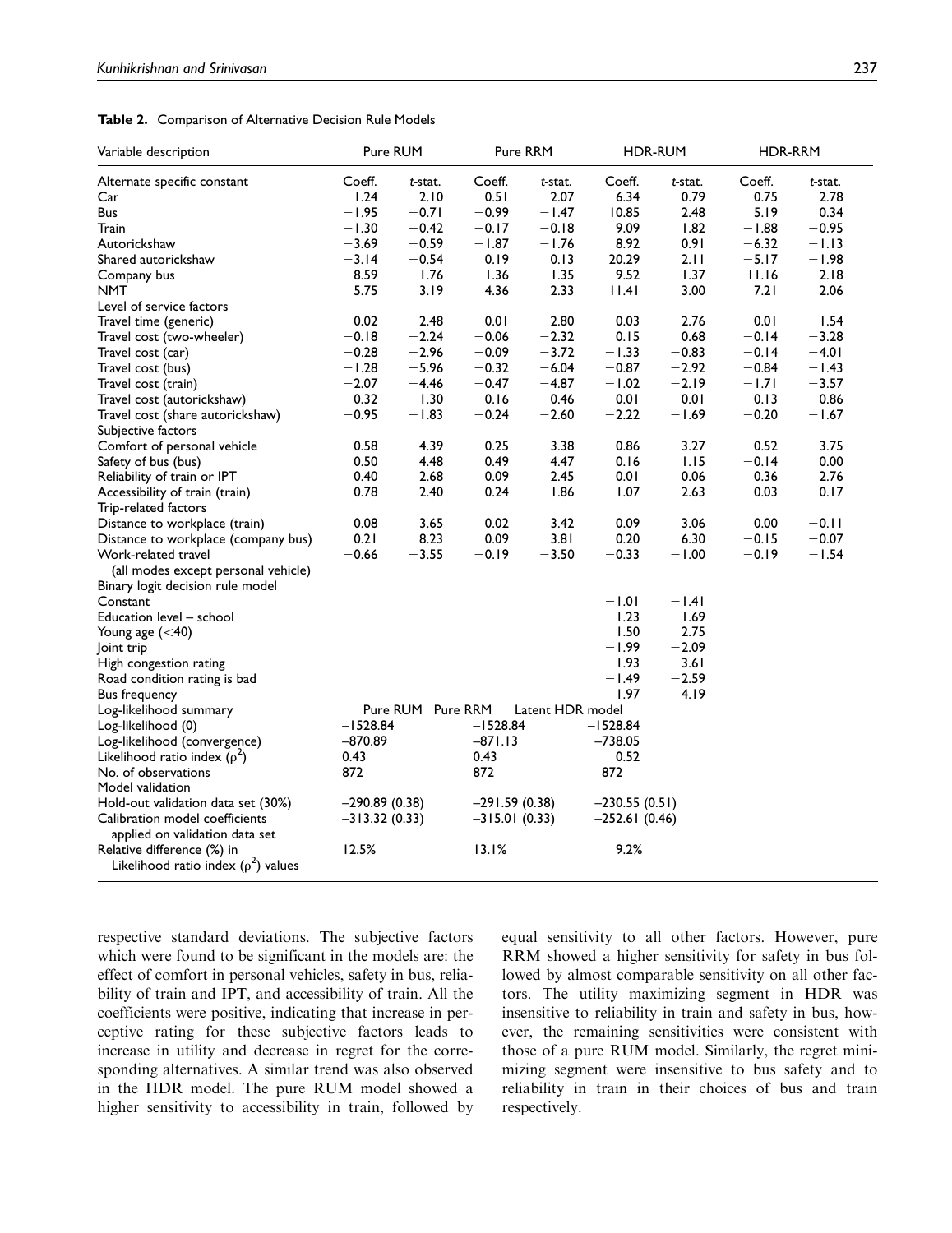Trip-Related Factors. Performing work-related trips to places other than workplace and distance to the workplace from home were the trip-related factors that were significant in influencing the mode choice behavior of the decision makers. With regard to work-related trips, all the models showed a negative coefficient. This is indicative of the fact that the decision makers who perform work-related trips outside the workplace have limited travel alternatives other than personal vehicle. This effect was absent in the utility maximizing segment but evident in the regret minimizing segment of the HDR model.

The effect of distance to the workplace from home is intuitive in nature. The likelihood of choosing train and company bus increased in comparison to other modes as distance increased. This effect was observed in all the models. Further, the intensity of this effect was greater in the case of company bus than train. This could be because the establishments (like IT companies) which provide transport facilities for their employees are located on the outskirts of the city. In the case of train, the decision maker might choose this mode only if the distance to the workplace is beyond a minimum threshold distance and hence the usage of train might be associated with longer commuting distances. However, this effect of work distance was absent in the regret minimizing segment of the HDR model. This was also confirmed by the elasticity values in the respective segments with respect to work distance (not shown here) .

#### Factors Influencing the Choice of Decision Rule

The choice of the latent decision rule between utility maximization and regret minimization was modeled assuming the probability structure of a binary logit model. The following factors were found to be significant in the model. In this model, the positive coefficient indicates that, with an increase in the value of these factors, the probability that an individual considers utility maximization as a decision rule increases. Graduates and postgraduates are less likely to be regret minimizers than those commuters who are not graduates. Similarly, younger commuters tend to be utility maximizers more than regret minimizers. Decision makers who travel to work with other household members are less likely to adopt utility maximization as their decision rule. Commuting as a pair or as a group imposes more constraints on travel, like departure time, mode usage, etc., and hence this causes some impedances to the commuters in their travel choice. However, most commuters who travel with their family members tend to anticipate this impedance and try to minimize the regret associated with it. Decision makers who feel that congestion is high or road conditions are poor are more likely to be regret minimizers. Such ratings for these factors itself is reflective of higher expectations and comparison with higher levels of service which is characteristic of regret minimizing behavior. With the increase in the number of workers among members in the household, the probability of the decision maker being a utility maximizer increases. With a decrease in frequency of buses (number of services per hour), the decision maker tends to be a utility maximizer rather than a regret minimizer.

## Segmental Analysis

In this section, the characteristics of these two segments (or classes) in the HDR model are compared. These segments are compared in terms of their individual/household characteristics and trip-related attributes. This comparison is done based on the values of the attributes computed based on the segmental analysis exercise proposed by Bhat (*22*). The average value of any given attribute in the segment *D* is computed using the following expression,

$$
\overline{A_D} = \frac{\sum_{i}^{N} p_D^i \cdot A^i}{\sum_{i}^{N} p_D^i}
$$
 (14)

where:

 $A<sup>i</sup>$  is the value of the socio-economic attribute for individual *i*,

 $p_D^i$  is the segment membership probability of individual *I*, and

 $\overline{A_D}$  is the segmental average of an attribute.

The segment-wise average values of these attributes characterize these segments and could aid in differentiating the tendencies of these segments. The average of various attributes computed for both these segments is shown in Table 3. In addition to attributes, the mode shares in each of these segments are computed using the same expression as in Table 3. While differences were observed for some of the attributes in these segments, differences in certain other attributes were negligible. However, these attributes with differential in mean values could be used to understand and characterize these segments.

In the RUM segment, the share of two-wheeler was highest  $(55\%)$ , followed by car  $(12\%)$  and train  $(9\%)$ . This was followed by NMT  $(8\%)$ , bus  $(7\%)$ , company bus (5%), autorickshaw (3%), and shared autorickshaw  $(1\%)$ . In the RRM segment, bus had the highest share  $(37\%)$ , followed by train  $(26\%)$ . This was followed by two-wheeler  $(19\%)$ , company bus  $(8\%)$ , NMT  $(4\%)$ , autorickshaw, and shared autorickshaw (3% and 2% each). The lowest share was for car  $(1\%)$ . The RUM segment had the highest share for personal vehicles (two-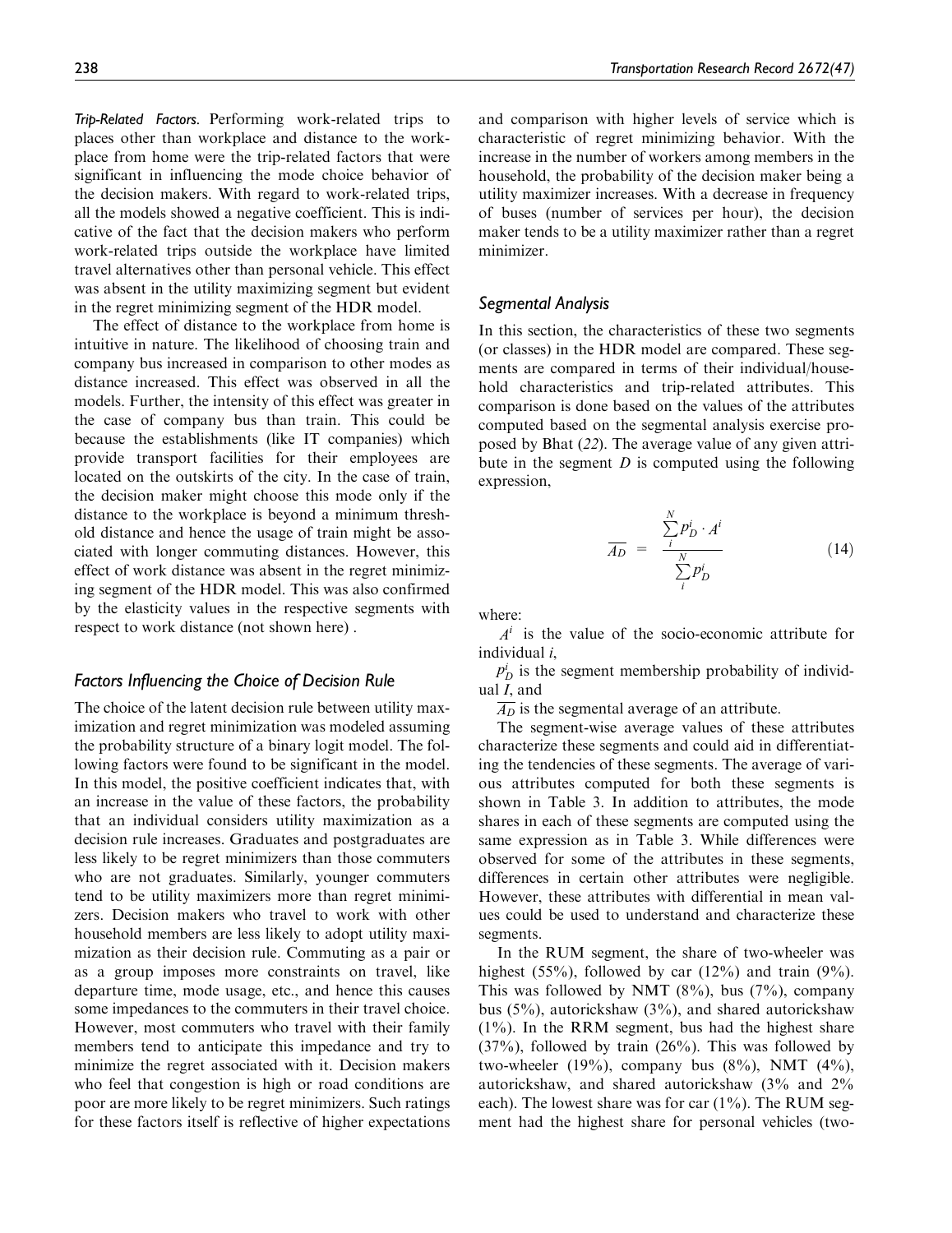Table 3. Average Values of Attributes in Each Segment

| Variables                                | <b>HDR – RUM</b> | $HDR - RRM$ |
|------------------------------------------|------------------|-------------|
| Low income                               | 0.31             | 0.37        |
| Medium income                            | 0.49             | 0.49        |
| High income                              | 0.20             | 0.16        |
| Male                                     | 0.79             | 0.81        |
| <b>Distance</b>                          | 10.15            | 13.3        |
| Young                                    | 0.47             | 0.51        |
| Middle age                               | 0.43             | 0.36        |
| Old age                                  | 0.10             | 0.13        |
| Captive by vehicle ownership             | 0.15             | 0.31        |
| Captive by driving knowledge             | 0.08             | 0.16        |
| Semi-captive                             | 0.22             | 0.26        |
| Choice segment                           | 0.55             | 0.27        |
| Solo trip                                | 0.85             | 0.97        |
| oint trip                                | 0.15             | 0.03        |
| Short distance $\left(\leq=7\right)$ km) | 0.45             | 0.34        |
| Medium distance (7-13 km)                | 0.20             | 0.18        |
| Long distance $(>= 13$ km)               | 0.35             | 0.48        |
| Bus frequency                            | 1.64             | 12.12       |
| No. of transfers                         | 0.08             | 0.18        |
| Employed spouse                          | 0.24             | 0.20        |
| Flexibility in time                      | 0.46             | 0.43        |
|                                          | Mode shares      |             |
| Two-wheeler                              | 55%              | 19%         |
| Car                                      | 12%              | 1%          |
| <b>Bus</b>                               | 7%               | 37%         |
| Train                                    | 9%               | 26%         |
| Autorickshaw                             | 3%               | 3%          |
| Shared autorickshaw                      | 1%               | 2%          |
| Company bus                              | 5%               | 8%          |
| <b>NMT</b>                               | 8%               | 4%          |

wheeler and car) and the lowest share for IPT modes (autorickshaw, shared autorickshaw, and company bus). Public transport had relatively lower shares than personal vehicles. The RRM segment, on the other hand, had the highest shares for public transport. It also showed a considerable preference for two-wheeler but very little preference for car. The segment showed relatively greater shares for company bus (8%) but very low shares for autorickshaw, shared autorickshaw (2% each), and NMT (4%). The relatively very high shares for twowheeler and car in the RUM segment suggest that the segment is mostly captive to the personal vehicle (67% shares of personal vehicle). On the contrary, the RRM segment has very high public transport shares (63%) as well as high two-wheeler shares (19%) and relatively greater company bus shares (8%). This means that the segment is not captive to any particular mode. Based on the above observations, it is considered intuitive to characterize the RUM segment as a group which is captive to personal vehicle usage and the RRM segment to be a non-captive group.

The proportion of commuters who have restricted or no access to personal vehicles (either due to lack of driving knowledge or vehicle ownership) is very high (23% in RUM segment versus 47% in RRM segment) in the non-captive group (RRM segment) when compared with the personal vehicle captive group (RUM segment). Further, the proportion of commuters who have full access to personal vehicles is also very high in the RUM segment when compared with the RRM segment (58% in RUM segment and 22% in RRM segment). This implies that the RUM segment is mostly captive to personal vehicle usage. The captivity of personal vehicle in the RUM segment could also be motivated by the greater proportion of joint trips in the segment (15% in segment1 versus 3% in segment 2). This is because, owing to its greater flexibility, the personal vehicle is very useful in making joint trips when compared with other modes. Commuters with flexible work time are more likely to be in the personal vehicle captive group than in the noncaptive group. This could also have led to the higher personal vehicle shares in the personal vehicle captive group than in the non-captive group.

The proportion of long-distance trips in the noncaptive group is significantly greater (48%) than in the personal vehicle captive group (35%). This could be the reason for higher train and company bus shares in the non-captive group (37% and 8%) than the personal vehicle captive group  $(9\%$  and  $4\%)$ . The percentage of short and medium distance trips is considerable in the non-captive group (34% short distance, 18% medium distance) but less than in the personal vehicle captive group (45% short distance, 20% medium distance). This might be the reason for greater share of two-wheelers when compared with the other modes in the non-captive group.

The relatively higher shares of bus in the non-captive group (37% versus 5% in the personal vehicle captive group) are possibly due to them recording very high bus frequency (12.12 services/hr against 1.64 service/hr).

## Summary and Conclusions

This empirical study attempts to capture potential heterogeneity in decision rules adopted by decision makers with respect to random utility maximization and random regret minimization. The specific objectives of the study were to (a) propose a framework which relaxes the restriction of decision rule homogeneity; (b) compare its performance with RUM and RRM frameworks; (c) capture the behavioral differences between the utility maximizing segments and regret minimizing segments in the population; and (d) identify the factors influencing the choice of the latent decision rule. In order to achieve these objectives, empirical models were developed using the data collected from working commuters through household interview survey in Chennai city. MNL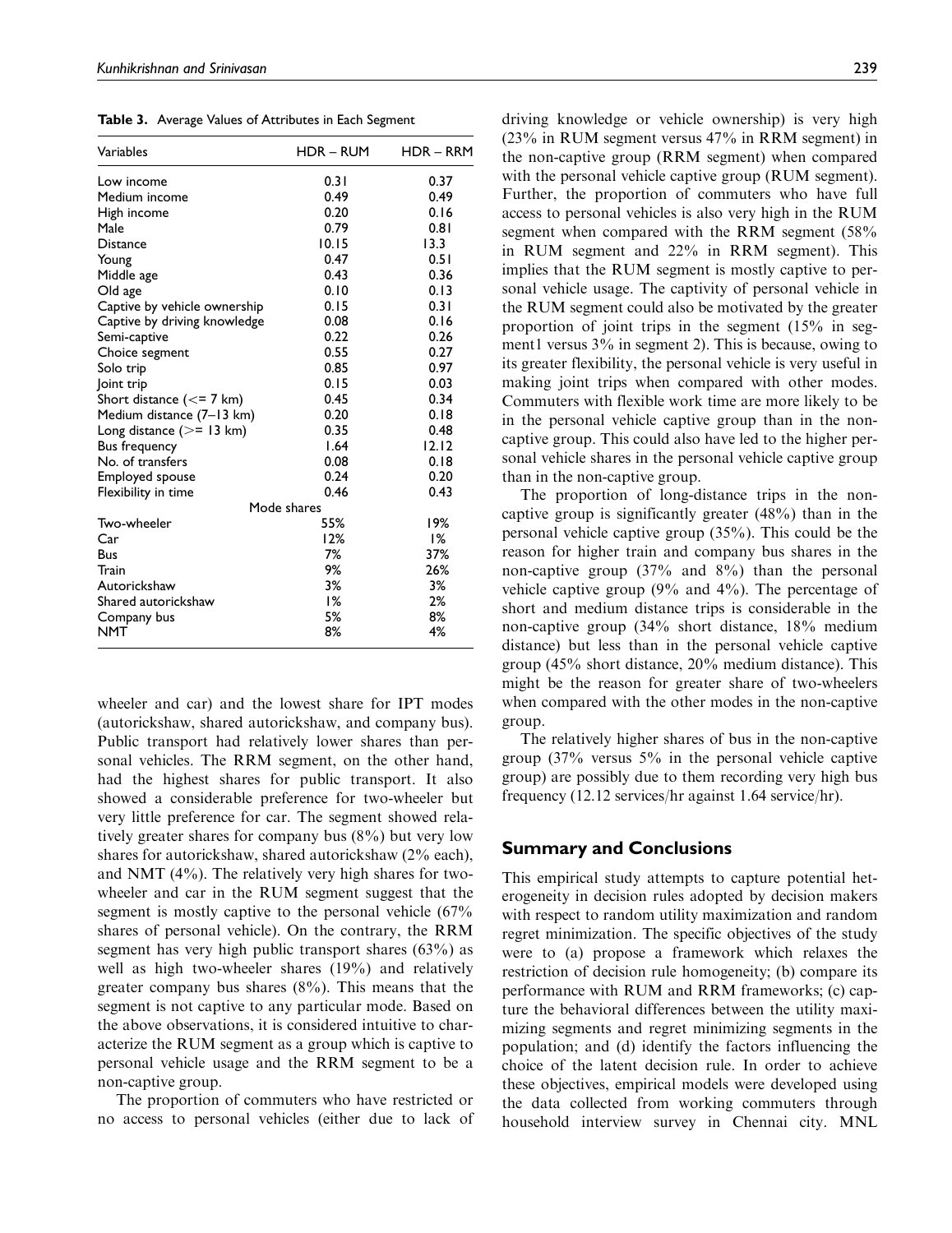models were used to model the probabilities in pure RUM and pure RRM models while a latent class model was developed for representing decision rule heterogeneity. Model specification included variables related to level-of-service factors, subjective factors, and triprelated factors. The following findings from the study are noteworthy.

The proposed HDR model performed statistically better than the homogeneous decision rule models, the pure RUM and pure RRM models. This could be considered as primary evidence for decision rule heterogeneity in work travel mode choice. The effects observed in homogenous decision rule frameworks might be normalized effects and reflect the sensitivity in one of the decision rule sub-segments.

On performing the segmental analysis of the two segments, RUM and RRM, the following differences are observed. It was observed that the RUM segment displayed a stronger ''inertia, captivity or loyalty'' to the personal vehicle compared with the RRM segment. The personal vehicle shares were very high in the RUM segment. No particular mode type had an advantage over all other modes, although public transport modes had the highest shares for the RRM group. The RRM segment had a relatively larger proportion of long-distance trips while the RUM segment had more short and medium trips. The segmental analysis thus supports the model results regarding critical differences between the RUM and RRM segments.

In two-stage simultaneous models, modelers are often faced with the dilemma of specification of suitable variables at the appropriate stage, decision rule process, selection of the chosen mode or both, in the context of heterogeneous decision rule models. Existing models show evidence of heterogeneity due to socio-demographics at the mode level. Tthis may be misleading, however, as such models assume homogeneous decision rules, and thus heterogeneity at a decision rule level may be wrongly reflected as heterogeneity at the mode level.

Some variables were tested at both levels and found to be significant only at the latent decision rule level (e.g. age, education level, bus frequency, etc.). However, in other cases, some variables were included only at the decision rule level and not at the choice level to avoid collinearity, confounding, and error correlations across the two levels (e.g. distance to workplace, joint trip, reliability in train, safety in bus etc.). In such cases, inclusion of variables at both levels led to unstable or counterintuitive estimates. Since very few studies have explored heterogeneity in decision rules, no explicit attempt has been made to segregate the effect of attributes at both stages. Hence, classification of these attributes and their specification requires more scientific analysis and further investigation.

To the authors' knowledge, data regarding decision rules adopted by users in travel surveys is very sparse, particularly with regard to revealed preference data, mainly because of focus on the alternative travel modes chosen rather than the decision process. However, researchers in marketing, psychometrics, and behavioral economics have attempted to study decision rules in other contexts using stated preference and conjoint experiments. Although a number of decision rules have been modeled in the context of travel behavior for different choice dimensions, almost all these studies have been based on the assumption of homogeneous decision rule.

It is a challenge to frame questions to study the decision process and attribute trade-offs with regard to revealed preference data as it involves providing a number of scenarios to elicit such preferences. There is a possibility of framing and selectivity bias with regard to such data, particularly as the choice process may be latent or partially formed or not well articulated by the decision maker. For these reasons, the reliability, robustness, and validity of such data and instruments to capture decision rules and choice processes directly need to be ensured.

In the absence of such data, and the fact that the choice process is latent, the latent and hybrid choice approaches offer a useful methodological construct to infer the decision making rules. However, the corroboration and validation of these insights with direct measurement remains an important and immediate next step for the generalization and practical use of the models.

#### Acknowledgments

The support rendered by the Centre of Excellence in Urban Transport at IIT Madras, funded by the Ministry of Urban Development, Government of India, is gratefully acknowledged.

#### Author Contributions

Both authors contributed to all aspects of the paper.

#### **References**

- 1. De Palma, A., M. Ben-Akiva, P. Moffatt, N. Picard, K. Train, P. Wakker, and J. Walker. Risk, Uncertainty and Discrete Choice Models. *Marketing Letters*, Vol. 19, No. 3–4, 2008, pp. 269–285.
- 2. Chorus, C. G., and G. C. de Jong. Modelling Experienced Accessibility for Utility Maximizers and Regret-Minimizers. *Journal of Transport Geography*, Vol. 19, 2011, pp. 1155–1162.
- 3. Chorus, C. G., T. Arentze, and H. J. P. Timmermans. A Comparison of Regret-Minimization and Utility-Maximization in the Context of Travel Mode-Choices. Presented at 87th Annual Meeting of the Transportation Research Board, Washington, D.C., 2008.